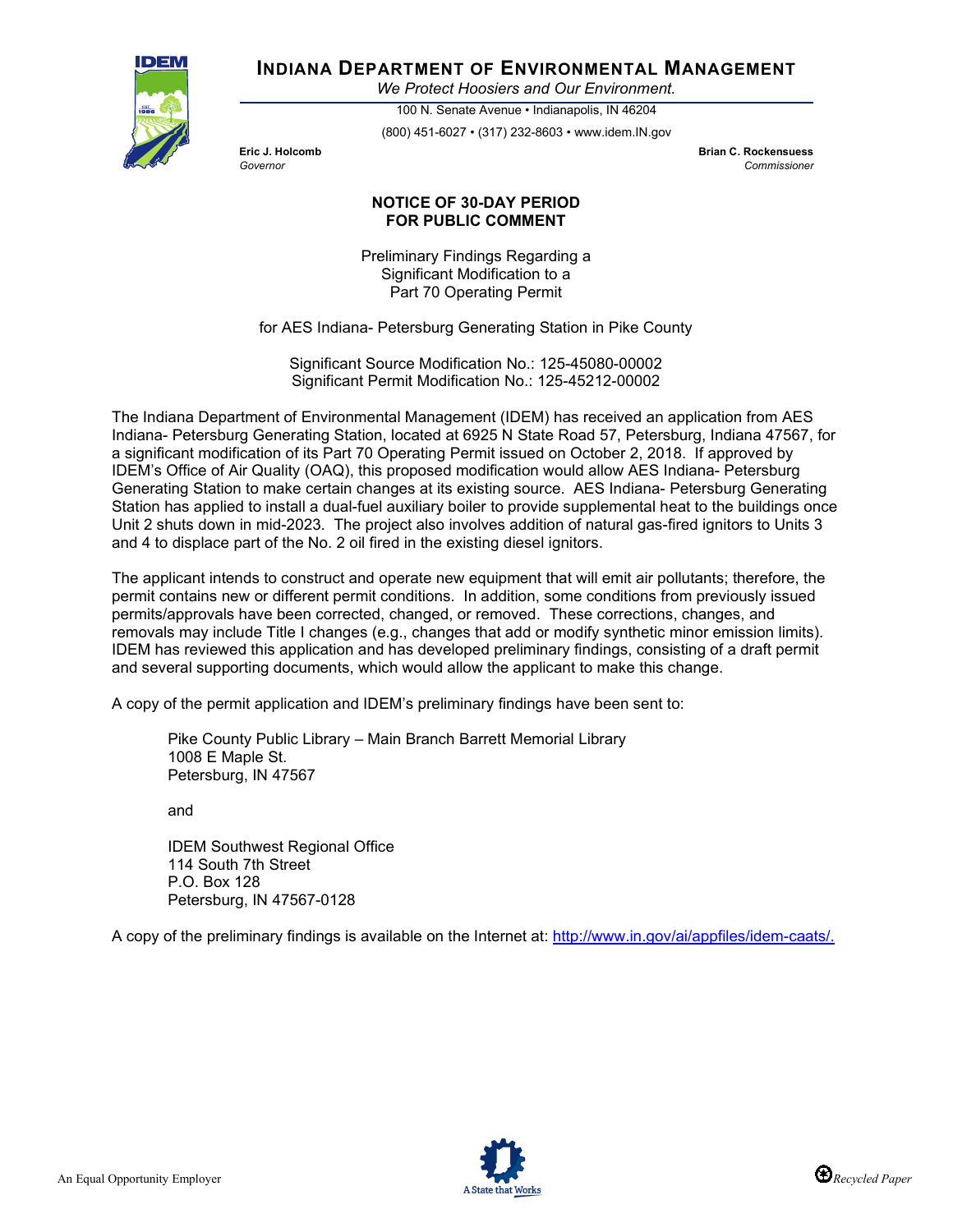A copy of the application and preliminary findings is also available via IDEM's Virtual File Cabinet (VFC). To access VFC, please go to:<https://www.in.gov/idem/> and enter VFC in the search box. You will then have the option to search for permit documents using a variety of criteria.

### **How can you participate in this process?**

The date that this notice is posted on IDEM's website [\(https://www.in.gov/idem/public-notices/\)](https://www.in.gov/idem/public-notices/) marks the beginning of a 30-day public comment period. If the  $30<sup>th</sup>$  day of the comment period falls on a day when IDEM offices are closed for business, all comments must be postmarked or delivered in person on the next business day that IDEM is open.

You may request that IDEM hold a public hearing about this draft permit. If adverse comments concerning the **air pollution impact** of this draft permit are received, with a request for a public hearing, IDEM will decide whether or not to hold a public hearing. IDEM could also decide to hold a public meeting instead of, or in addition to, a public hearing. If a public hearing or meeting is held, IDEM will make a separate announcement of the date, time, and location of that hearing or meeting. At a hearing, you would have an opportunity to submit written comments and make verbal comments. At a meeting, you would have an opportunity to submit written comments, ask questions, and discuss any air pollution concerns with IDEM staff.

Comments and supporting documentation, or a request for a public hearing should be sent in writing to IDEM at the address below. If you comment via e-mail, please include your full U.S. mailing address so that you can be added to IDEM's mailing list to receive notice of future action related to this permit. If you do not want to comment at this time but would like to receive notice of future action related to this permit application, please contact IDEM at the address below. Please refer to permit number SSM 125-45080- 00002 and SPM 125-45212-00002 in all correspondence.

### **Comments should be sent to:**

Hachem Ismaili Alaoui IDEM, Office of Air Quality 100 North Senate Avenue MC 61-53 IGCN 1003 Indianapolis, Indiana 46204-2251 (800) 451-6027, ask for Hachem Alaoui or (317) 232-2827 Or dial directly: (317) 232-2827 Fax: (317) 232-6749 attn: Hachem Alaoui E-mail: HAlaoui@idem.IN.gov

All comments will be considered by IDEM when we make a decision to issue or deny the permit. Comments that are most likely to affect final permit decisions are those based on the rules and laws governing this permitting process (326 IAC 2), air quality issues, and technical issues. IDEM does not have legal authority to regulate zoning, odor, or noise. For such issues, please contact your local officials.